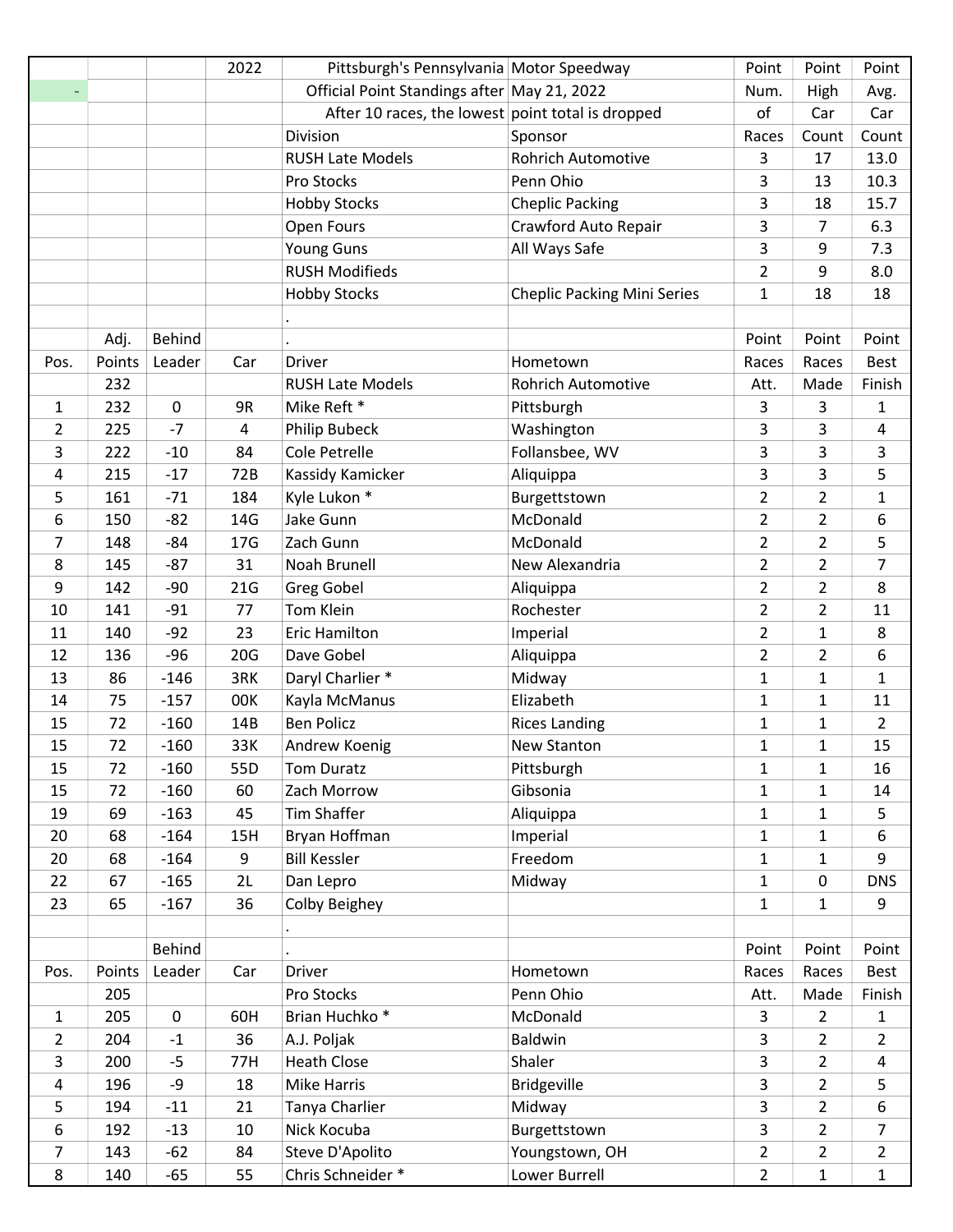| 9              | 73     | $-132$        | 08              | Jeff Broniszewski     | Coraopolis             | $\mathbf{1}$   | $\mathbf{1}$   | 6              |
|----------------|--------|---------------|-----------------|-----------------------|------------------------|----------------|----------------|----------------|
| 10             | 72     | $-133$        | 310             | Dale Tuche            | Cheswick               | $\mathbf{1}$   | $\mathbf{1}$   | $\overline{7}$ |
| 11             | 63     | $-142$        | 4               | <b>Brett Hutira</b>   | Latrobe                | $\mathbf{1}$   | 0              | <b>DNS</b>     |
| 11             | 63     | $-142$        | 13J             | Jordan Perkins        | New Castle             | $\mathbf{1}$   | $\mathbf 0$    | <b>DNS</b>     |
| 11             | 63     | $-142$        | 45              | <b>Todd Weldon</b>    | Monongahela            | $\mathbf{1}$   | $\mathbf 0$    | <b>DNS</b>     |
| 14             | 61     | $-144$        | 74              | Christian Schneider   |                        | $\mathbf{1}$   | $\mathbf 0$    | <b>DNS</b>     |
| 14             | 61     | $-144$        | 1K              | Cody Koteles          | Stockdale              | $\mathbf{1}$   | 0              | <b>DNS</b>     |
| 14             | 61     | $-144$        | 05              | Frank Magill          | Jefferson Hills        | $\mathbf 1$    | 0              | <b>DNS</b>     |
| 14             | 61     | $-144$        | 24              | <b>Tyler Wyant</b>    | Oil City               | $\mathbf{1}$   | $\mathbf 0$    | <b>DNS</b>     |
|                |        |               |                 |                       |                        |                |                |                |
|                | Adj.   | <b>Behind</b> |                 |                       |                        | Point          | Point          | Point          |
| Pos.           | Points | Leader        | Car             | <b>Driver</b>         | Hometown               | Races          | Races          | Best           |
|                | 231    |               |                 | <b>Hobby Stocks</b>   | <b>Cheplic Packing</b> | Att.           | Made           | Finish         |
| $\mathbf{1}$   | 231    | $\mathbf 0$   | 65K             | Gary Koteles          | Stockdale              | 3              | $\overline{2}$ | $\overline{2}$ |
| $\overline{2}$ | 228    | $-3$          | 5               | <b>Tony Magill</b>    | Jefferson Hills        | 3              | $\overline{2}$ | $\mathbf{3}$   |
| 3              | 222    | -9            | 2K              | Jonathan Koteles      | Stockdale              | 3              | $\overline{2}$ | 5              |
| 4              | 216    | $-15$         | 64K             | Logan Koteles         | Stockdale              | $\overline{3}$ | $\overline{2}$ | 6              |
| 5              | 215    | $-16$         | 05              | <b>Frank Magill</b>   | Jefferson Hills        | 3              | $\overline{2}$ | $\overline{7}$ |
| 5              | 215    | $-16$         | 15              | Matt Benard *         | Oakdale                | 3              | $\mathbf{1}$   | $\mathbf{1}$   |
| 7              | 214    | $-17$         | 44              | Cameron Hollister     | McDonald               | $\overline{3}$ | $\overline{2}$ | 9              |
| $\overline{7}$ | 214    | $-17$         | <b>17S</b>      | Stephen Shelpman      | <b>Pleasant Hills</b>  | 3              | $\overline{2}$ | 9              |
| 9              | 213    | $-18$         | 29              | <b>Adam Ferree</b>    | Jefferson Hills        | 3              | $\mathbf{1}$   | 4              |
| 10             | 210    | $-21$         | 14              | Marc Corio            | South Fayette          | $\overline{3}$ | $\overline{2}$ | 10             |
| 11             | 168    | $-63$         | $1K$            | Cody Koteles *        | Stockdale              | $\overline{2}$ | $\overline{2}$ | $\mathbf{1}$   |
| 12             | 158    | $-73$         | OU <sub>2</sub> | Jacob Wiser           | <b>McKees Rocks</b>    | $\overline{2}$ | $\overline{2}$ | 6              |
| 13             | 143    | $-88$         | 6               | Jeff Cencarik         | Midway                 | $\overline{2}$ | $\mathbf{1}$   | 10             |
| 14             | 132    | -99           | 74              | Leroy Brown           | Aliquippa              | $\overline{2}$ | 0              | <b>DNS</b>     |
| 15             | 80     | $-151$        | 64              | <b>Tom Anton</b>      | Jefferson Hills        | $\mathbf{1}$   | $\mathbf{1}$   | 8              |
| 16             | 78     | $-153$        | <b>26T</b>      | Cody Tokarski         | Hickory                | $\mathbf{1}$   | $\mathbf{1}$   | 5              |
| 17             | 77     | $-154$        | 77X             | <b>Casey Grumling</b> | Elrama                 | $\mathbf{1}$   | $\mathbf{1}$   | 11             |
| 18             | 74     | $-157$        | 13              | <b>Ben Anton</b>      | Jefferson Hills        | $\mathbf{1}$   | $\mathbf{1}$   | 14             |
| 19             | 72     | $-159$        | 17P             | Ed Shelpman           | <b>Pleasant Hills</b>  | $\mathbf{1}$   | $\mathbf{1}$   | 11             |
| 20             | 68     | $-163$        | 25              | Cody Behanna          | Finleyville            | $\mathbf{1}$   | $\mathbf 0$    | <b>DNS</b>     |
| 21             | 64     | $-167$        | 02              | <b>Justin Clark</b>   |                        | $\mathbf{1}$   | 0              | <b>DNS</b>     |
| 21             | 64     | $-167$        | 47T             | Mike Tropeck          |                        | $\mathbf{1}$   | 0              | <b>DNS</b>     |
| 21             | 64     | $-167$        | 70              | <b>Richard Ours</b>   |                        | $\mathbf{1}$   | $\mathbf 0$    | <b>DNS</b>     |
|                |        |               |                 |                       |                        |                |                |                |
|                |        | Behind        |                 |                       |                        | Point          | Point          | Point          |
| Pos.           | Points | Leader        | Car             | <b>Driver</b>         | Hometown               | Races          | Races          | Best           |
|                | 184    |               |                 | Open Fours            | Crawford Auto Repair   | Att.           | Made           | Finish         |
| $\mathbf{1}$   | 184    | $\pmb{0}$     | 55              | Susie Rudolph         | Steubenville, OH       | 3              | $\overline{2}$ | $\overline{2}$ |
| $\overline{2}$ | 182    | $-2$          | 5R              | Craig Rudolph         | Steubenville, OH       | 3              | $\overline{2}$ | $\mathbf{3}$   |
| 3              | 178    | -6            | 65Q             | Derek Quigley         | Roscoe                 | $\overline{3}$ | $\mathbf{1}$   | $\mathsf{3}$   |
| 4              | 131    | $-53$         | 11W             | Lucas Weaver *        | California             | $\overline{2}$ | $\overline{2}$ | $\mathbf{1}$   |
| 5              | 69     | $-115$        | 2A              | April Tennant *       | Colliers, WV           | $\mathbf{1}$   | $\mathbf{1}$   | $\mathbf{1}$   |
| 6              | 67     | $-117$        | 46J             | <b>Bill Tennant</b>   | Colliers, WV           | $\mathbf{1}$   | $\mathbf{1}$   | $\overline{2}$ |
| $\overline{7}$ | 65     | $-119$        | 2R              | <b>Travis Corbin</b>  | Pittsburgh             | $\mathbf{1}$   | $\mathbf{1}$   | 4              |
| 8              | 56     | $-128$        | 910             | <b>Bill McCollums</b> |                        | $\mathbf{1}$   | $\pmb{0}$      | <b>DNS</b>     |
| 8              | 56     | $-128$        | 53              | Eric Reynolds         |                        | $\mathbf{1}$   | 0              | <b>DNS</b>     |
| 8              | 56     | $-128$        | 420T            | Jimmy Mechenbier      | <b>Bethel Park</b>     | $\mathbf{1}$   | $\pmb{0}$      | <b>DNS</b>     |